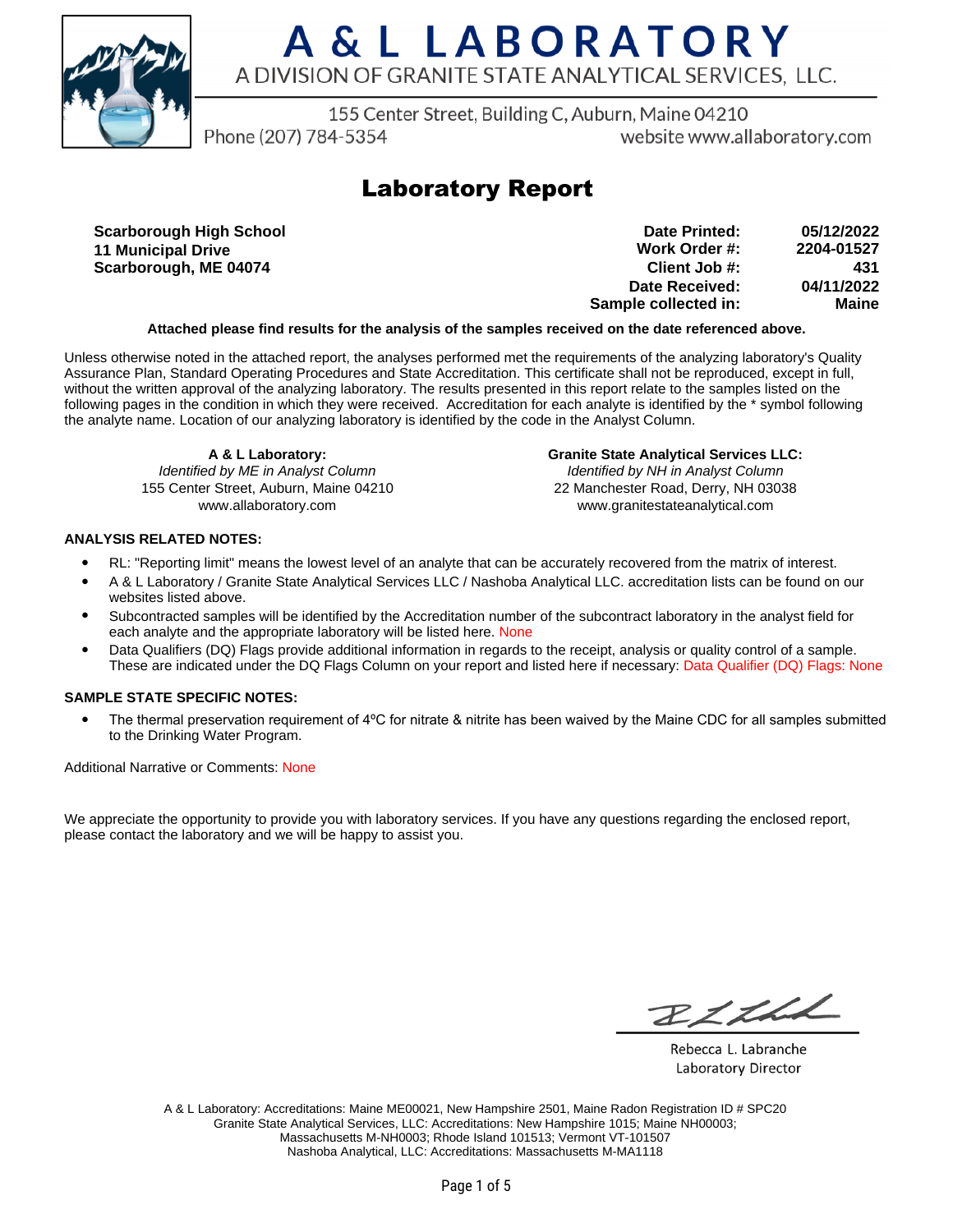

# A & L LABORATORY A DIVISION OF GRANITE STATE ANALYTICAL SERVICES, LLC.

155 Center Street, Building C, Auburn, Maine 04210

Phone (207) 784-5354

website www.allaboratory.com

**CERTIFICATE OF ANALYSIS FOR DRINKING WATER**

| <b>CLIENT NAME:</b>                                                                              | Scarborough High School                      |
|--------------------------------------------------------------------------------------------------|----------------------------------------------|
| <b>CLIENT ADDRESS:</b>                                                                           | 11 Municipal Drive<br>Scarborough, ME 04074  |
| <b>METHOD:</b><br><b>EPA ACTION LEVEL:</b><br><b>MAINE GUIDELINE:</b><br><b>REPORTING LIMIT:</b> | <b>EPA 200.8</b><br>15 ppb<br>4 ppb<br>1 ppb |
|                                                                                                  |                                              |

| Legend            |  |
|-------------------|--|
| Lead Above 4 ppb  |  |
| Lead Above 15 ppb |  |

**DATE AND TIME RECEIVED:** 04/11/2022 09:30AM **ANALYSIS PACKAGE:** Maine Schools-Lead **RECEIPT TEMPERATURE:** 19° CELSIUS **CLIENT JOB #:** 431

| Sample ID#     | <b>Location</b>                                     | Sample Outlet<br><b>Type</b> | <b>Type</b> | Date - Time<br><b>Water Sampled</b> | Result   | <b>Test Units Pass DO</b> |            | /Fail Flag | <b>Analyst</b> | Date - Time<br>Analyzed  |
|----------------|-----------------------------------------------------|------------------------------|-------------|-------------------------------------|----------|---------------------------|------------|------------|----------------|--------------------------|
| 2204-01527-001 | Kitchen G105 Coffee Maker<br>#1                     |                              | KF          | 04/08/2022 04:49AM                  | 3.9      | ppb                       |            |            |                | DG-NH 05/09/2022 08:24PM |
|                | 2204-01527-002 Kitchen G105 Keurig #1 (R            |                              | <b>KF</b>   | 04/08/2022 04:52AM                  | $\leq$ 1 | ppb                       |            |            |                | DG-NH 05/09/2022 08:28PM |
|                | 2204-01527-003 Kitchen G105 Keurig #2 (L            | I.                           | <b>KF</b>   | 04/08/2022 04:57AM                  | <1       | ppb                       |            |            |                | DR-NH 05/11/2022 05:07PM |
| 2204-01527-004 | Kitchen G105 Steam Kettle<br>Spigot                 | L                            | <b>KF</b>   | 04/08/2022 04:54AM                  | 2.9      | ppb                       |            |            |                | DG-NH 05/09/2022 08:31PM |
|                | 2204-01527-005 Kitchen Baking Sink Faucet           | ı                            | KF          | 04/08/2022 04:54AM                  | 1.9      | ppb                       |            |            |                | DG-NH 05/09/2022 08:35PM |
|                | 2204-01527-006 Kitchen G105 Ice Machine             | $\mathsf{I}$                 | <b>KF</b>   | 04/08/2022 04:57AM                  | <1       | ppb                       |            |            |                | DG-NH 05/09/2022 08:39PM |
|                | 2204-01527-007 G000 Hall Filler btwn G007<br>& G009 | $\mathbf{I}$                 | <b>DWF</b>  | 04/08/2022 05:03AM                  | $\leq$ 1 | ppb                       |            |            |                | DG-NH 05/09/2022 08:53PM |
| 2204-01527-008 | Lower Gym Lobby Fountain                            | $\mathsf{I}$                 | <b>DWF</b>  | 04/08/2022 05:13AM                  | <1       | ppb                       |            |            |                | DG-NH 05/09/2022 08:57PM |
|                | 2204-01527-009 Lower Gym Lobby Filler               |                              | <b>DWF</b>  | 04/08/2022 05:13AM                  | <1       | ppb                       |            |            |                | DG-NH 05/09/2022 09:07PM |
| 2204-01527-010 | <b>G020 Football Coach Office</b><br><b>Sink</b>    | L                            | 0T          | 04/08/2022 05:14AM                  | 7.5      | ppb                       | $\bigcirc$ |            |                | DG-NH 05/09/2022 09:11PM |
| 2204-01527-011 | <b>G011 Training Room Floor</b><br>Sink             |                              | 0T          | 04/08/2022 05:21AM                  | 1.5      | ppb                       |            |            |                | DG-NH 05/09/2022 09:15PM |
| 2204-01527-012 | G011 Training Room Ice<br>Machine                   |                              | 0T          | 04/08/2022 05:21AM                  | $\leq$ 1 | ppb                       |            |            |                | DG-NH 05/09/2022 09:18PM |
|                | 2204-01527-013 Hall OLD Fountain (near<br>G(030)    |                              | <b>DWF</b>  | 04/08/2022 05:09AM                  | $1$      | ppb                       |            |            |                | DG-NH 05/09/2022 09:22PM |
| 2204-01527-014 | Hall OLD Fountain (near<br>G030) Low                |                              | <b>DWF</b>  | 04/08/2022 05:09AM                  | $\leq$ 1 | ppb                       |            |            |                | DG-NH 05/09/2022 09:25PM |
| 2204-01527-015 | G102 Main Off Staff Work<br><b>Rm Sink</b>          | ı                            | 0T          | 04/08/2022 05:30AM                  | <1       | ppb                       |            |            |                | DG-NH 05/09/2022 09:36PM |
|                | 2204-01527-016 G102 Main Off Work Rm<br>Culligan    |                              | 0T          | 04/08/2022 05:30AM                  | $\leq$ 1 | ppb                       |            |            |                | DG-NH 05/09/2022 09:40PM |
|                | 2204-01527-017 Hall Fountain near G146              |                              | <b>DWF</b>  | 04/08/2022 05:32AM                  | <1       | ppb                       |            |            |                | DG-NH 05/09/2022 09:44PM |
|                | 2204-01527-018 Hall Filler Near G146                |                              | <b>DWF</b>  | 04/08/2022 05:32AM                  | $\leq$ 1 | ppb                       |            |            |                | DG-NH 05/09/2022 09:47PM |

BLLLL

Rebecca L. Labranche Laboratory Director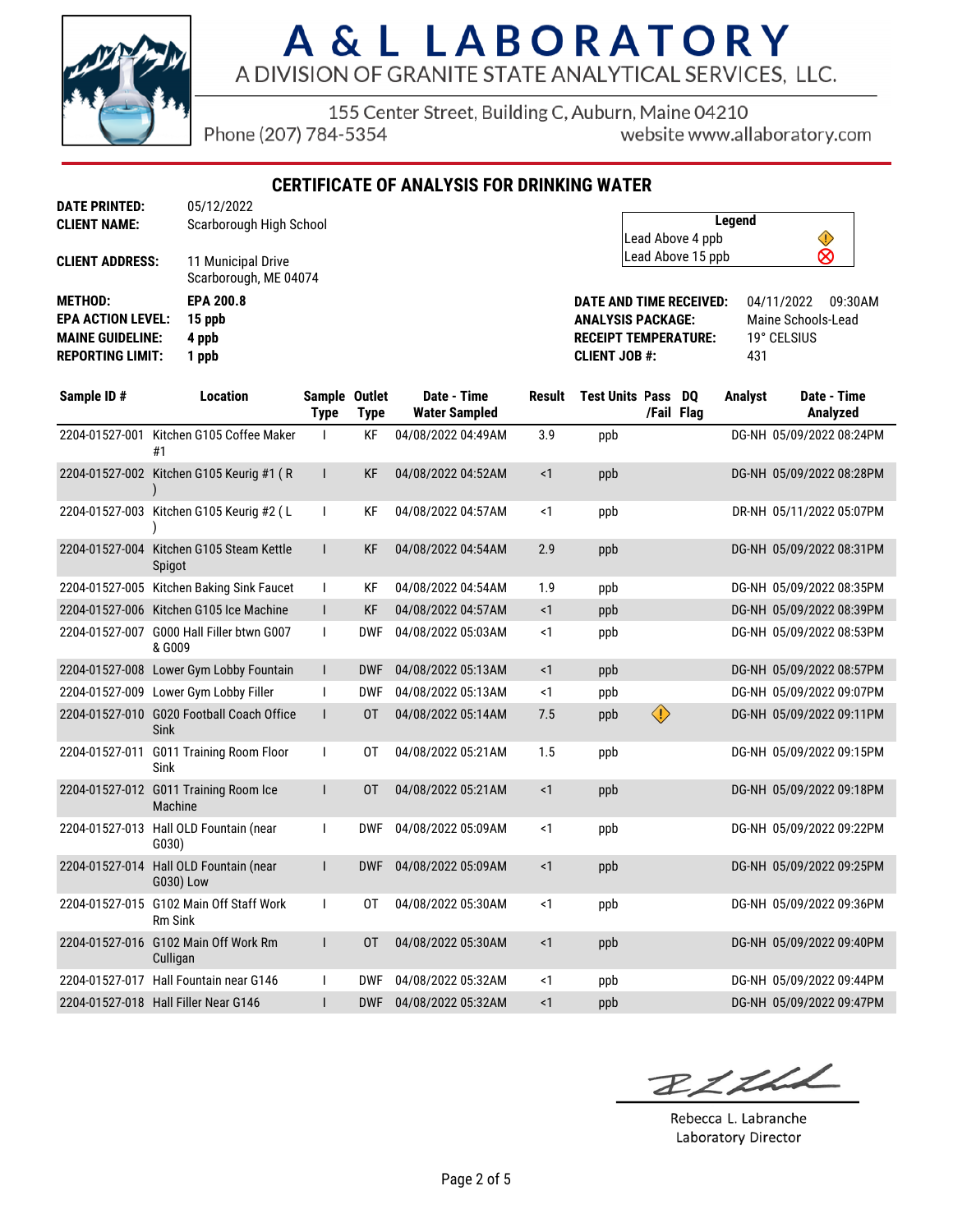

### A & L LABORATORY A DIVISION OF GRANITE STATE ANALYTICAL SERVICES, LLC.

155 Center Street, Building C, Auburn, Maine 04210

Phone (207) 784-5354

website www.allaboratory.com

**CERTIFICATE OF ANALYSIS FOR DRINKING WATER**

| <b>CLIENT ADDRESS:</b><br>11 Municipal Drive<br>Scarborough, ME 04074<br><b>METHOD:</b><br><b>EPA 200.8</b><br><b>EPA ACTION LEVEL:</b><br>15 ppb<br>4 ppb<br><b>MAINE GUIDELINE:</b><br><b>REPORTING LIMIT:</b><br>1 ppb | CLIENT NAME: | Scarborough High School |
|---------------------------------------------------------------------------------------------------------------------------------------------------------------------------------------------------------------------------|--------------|-------------------------|
|                                                                                                                                                                                                                           |              |                         |
|                                                                                                                                                                                                                           |              |                         |
|                                                                                                                                                                                                                           |              |                         |

| Legend            |  |
|-------------------|--|
| Lead Above 4 ppb  |  |
| Lead Above 15 ppb |  |

**DATE AND TIME RECEIVED:** 04/11/2022 09:30AM **ANALYSIS PACKAGE:** Maine Schools-Lead **RECEIPT TEMPERATURE: CLIENT JOB #:** 431

| Sample ID#               | <b>Location</b>                                           | Sample Outlet<br><b>Type</b> | <b>Type</b> | Date - Time<br><b>Water Sampled</b> | <b>Result</b> | <b>Test Units Pass</b> | /Fail Flag | DO | <b>Analyst</b> | Date - Time<br>Analyzed  |
|--------------------------|-----------------------------------------------------------|------------------------------|-------------|-------------------------------------|---------------|------------------------|------------|----|----------------|--------------------------|
|                          | 2204-01527-019 Main Lobby Fountain (Left)                 | $\mathbf{I}$                 | <b>DWF</b>  | 04/08/2022 05:34AM                  | <1            | ppb                    |            |    |                | DG-NH 05/09/2022 09:58PM |
|                          | 2204-01527-020 Main Lobby Fountain<br>(Right)             |                              | <b>DWF</b>  | 04/08/2022 05:34AM                  | $\leq$ 1      | ppb                    |            |    |                | DG-NH 05/09/2022 10:02PM |
| 2204-01527-021           | Main Lobby Bottle Filler                                  | $\mathbf{I}$                 | <b>DWF</b>  | 04/08/2022 05:34AM                  | <1            | ppb                    |            |    |                | DG-NH 05/09/2022 10:05PM |
|                          | 2204-01527-022 G101 Cafeteria Concession<br>Stand         | $\mathbf{I}$                 | 0T          | 04/08/2022 05:36AM                  | 7.3           | ppb                    | $\bigcirc$ |    |                | DG-NH 05/09/2022 10:09PM |
|                          | 2204-01527-023 G118A Clinic Exam Room<br>Sink             |                              | 0T          | 04/08/2022 05:44AM                  | $\leq$ 1      | ppb                    |            |    |                | DG-NH 05/09/2022 10:23PM |
|                          | 2204-01527-024 G118A Clinic Exam Rm<br><b>Cullig Disp</b> | L                            | <b>DWF</b>  | 04/08/2022 05:45AM                  | <1            | ppb                    |            |    |                | DG-NH 05/09/2022 10:27PM |
|                          | 2204-01527-025 G118C Clinic Sink                          |                              | 0T          | 04/08/2022 05:46AM                  | 11.2          | ppb                    | ♦          |    |                | DG-NH 05/09/2022 10:31PM |
|                          | 2204-01527-026 G118D Clinic Sink                          | L                            | 0T          | 04/08/2022 05:47AM                  | <1            | ppb                    |            |    |                | DG-NH 05/09/2022 10:34PM |
|                          | 2204-01527-027 G118F Clinic Bathroom<br>Sink              | $\mathbf{I}$                 | 0T          | 04/08/2022 05:47AM                  | $\leq$ 1      | ppb                    |            |    |                | DG-NH 05/09/2022 10:38PM |
|                          | 2204-01527-028 F Hall Fountain (L of Rm<br>F105)          | $\mathsf{I}$                 | <b>DWF</b>  | 04/08/2022 05:51AM                  | $\leq$ 1      | ppb                    |            |    |                | DG-NH 05/09/2022 10:41PM |
|                          | 2204-01527-029 F Hall Filler (L or Rm F105)               | $\mathbf{I}$                 | <b>DWF</b>  | 04/08/2022 05:51AM                  | <1            | ppb                    |            |    |                | DG-NH 05/09/2022 10:52PM |
| 2204-01527-030 F105 Sink |                                                           | $\mathsf{I}$                 | 0T          | 04/08/2022 05:53AM                  | 1.7           | ppb                    |            |    |                | DG-NH 05/09/2022 10:56PM |
| 2204-01527-031 F107 Sink |                                                           |                              | 0T          | 04/08/2022 05:53AM                  | 3.0           | ppb                    |            |    |                | DG-NH 05/09/2022 11:07PM |
|                          | 2204-01527-032 F109G Music Teacher<br>Office Sink         |                              | 0T          | 04/08/2022 05:56AM                  | $\leq$ 1      | ppb                    |            |    |                | DG-NH 05/09/2022 11:10PM |
|                          | 2204-01527-033 G122 AP Office Sink                        |                              | 0T          | 04/08/2022 06:00AM                  | 4.0           | ppb                    |            |    |                | DG-NH 05/09/2022 11:14PM |
|                          | 2204-01527-034 Auditorium Dressing Room<br>A Sink         | $\mathsf{I}$                 | 0T          | 04/08/2022 06:04AM                  | 4.3           | ppb                    | $\bigcirc$ |    |                | DG-NH 05/09/2022 11:18PM |
|                          | 2204-01527-035 Auditorium Dressing Room<br><b>B</b> Sink  | $\mathbf{I}$                 | 0T          | 04/08/2022 06:04AM                  | 8.1           | ppb                    | ♦          |    |                | DG-NH 05/09/2022 11:21PM |
|                          | 2204-01527-036 G134A Admin II Bathroom<br><b>SInk</b>     | $\mathsf{I}$                 | 0T          | 04/08/2022 06:01AM                  | $\leq$ 1      | ppb                    |            |    |                | DG-NH 05/09/2022 11:25PM |
|                          | 2204-01527-037 G138 Faculty Room Sink                     | $\mathbf{I}$                 | 0T          | 04/08/2022 06:05AM                  | $\leq$ 1      | ppb                    |            |    |                | DG-NH 05/09/2022 11:28PM |

RICHA

Rebecca L. Labranche Laboratory Director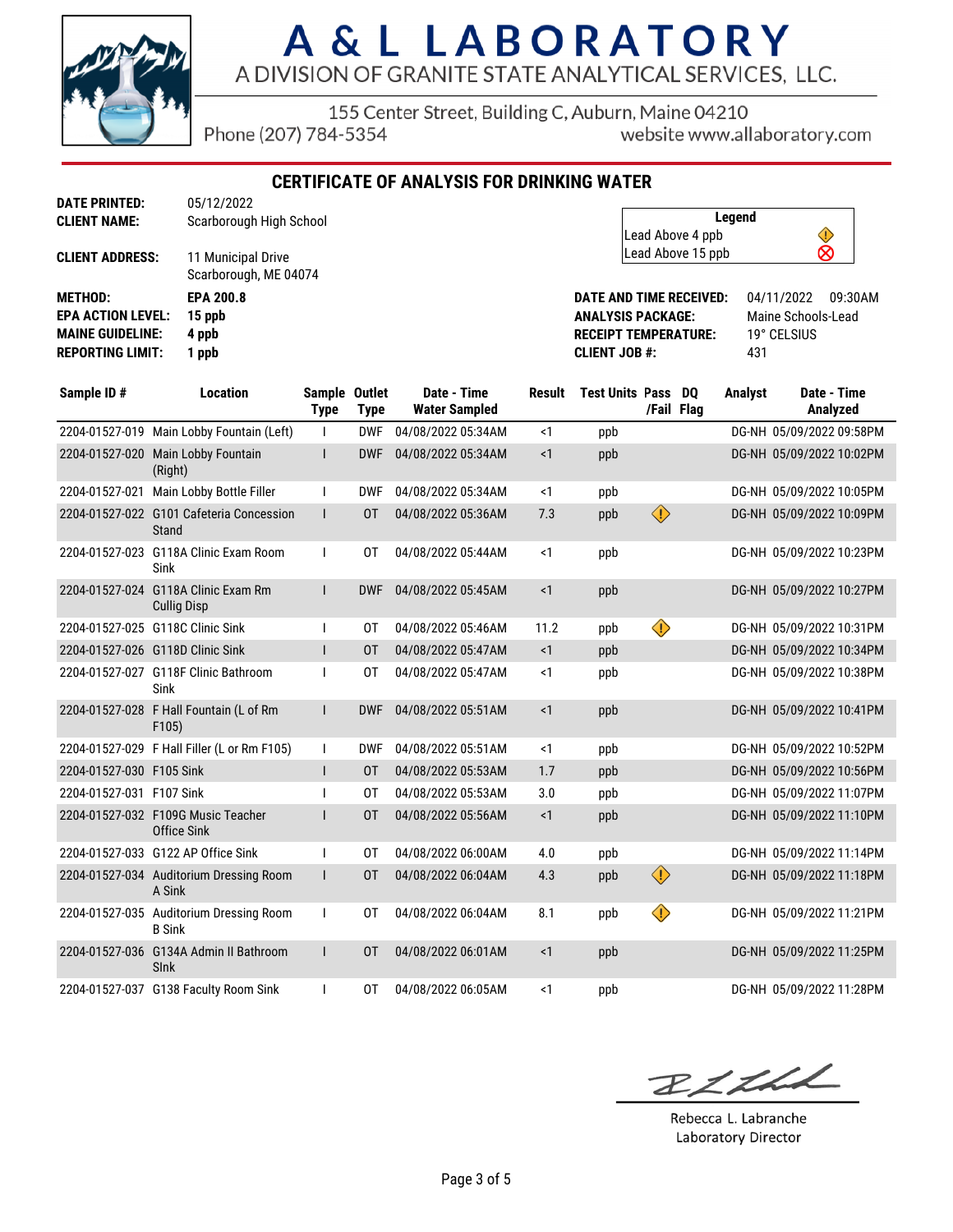

### A & L LABORATORY A DIVISION OF GRANITE STATE ANALYTICAL SERVICES, LLC.

155 Center Street, Building C, Auburn, Maine 04210

Phone (207) 784-5354

website www.allaboratory.com

**CERTIFICATE OF ANALYSIS FOR DRINKING WATER**

| <b>CLIENT NAME:</b>      | Scarborough High School                     |
|--------------------------|---------------------------------------------|
| <b>CLIENT ADDRESS:</b>   | 11 Municipal Drive<br>Scarborough, ME 04074 |
| <b>METHOD:</b>           | <b>EPA 200.8</b>                            |
| <b>EPA ACTION LEVEL:</b> | 15 ppb                                      |
| <b>MAINE GUIDELINE:</b>  | 4 ppb                                       |
| <b>REPORTING LIMIT:</b>  | 1 ppb                                       |
|                          |                                             |

| Legend            |  |
|-------------------|--|
| Lead Above 4 ppb  |  |
| Lead Above 15 ppb |  |

**DATE AND TIME RECEIVED:** 04/11/2022 09:30AM **ANALYSIS PACKAGE:** Maine Schools-Lead **RECEIPT TEMPERATURE: CLIENT JOB #:** 431

| Sample ID#     | <b>Location</b>                                              | Sample Outlet<br><b>Type</b> | <b>Type</b> | Date - Time<br><b>Water Sampled</b> | <b>Result</b> | <b>Test Units Pass</b> |            | DO<br>/Fail Flag | <b>Analyst</b> | Date - Time<br>Analyzed  |
|----------------|--------------------------------------------------------------|------------------------------|-------------|-------------------------------------|---------------|------------------------|------------|------------------|----------------|--------------------------|
|                | 2204-01527-038 "E" Hallway Water Fountain                    | I                            | <b>DWF</b>  | 04/08/2022 06:07AM                  | <1            | ppb                    |            |                  |                | DG-NH 05/09/2022 11:32PM |
|                | 2204-01527-039 "E" Hallway Bottle Filler                     |                              | <b>DWF</b>  | 04/08/2022 06:07AM                  | $\leq$ 1      | ppb                    |            |                  |                | DG-NH 05/09/2022 11:57PM |
|                | 2204-01527-040 C101 Library Fountain<br>(High)               |                              | <b>DWF</b>  | 04/08/2022 06:10AM                  | $\leq$ 1      | ppb                    |            |                  |                | DG-NH 05/10/2022 12:01AM |
| 2204-01527-041 | C101 Library Fountain<br>(Low)                               |                              | <b>DWF</b>  | 04/08/2022 06:10AM                  | <1            | ppb                    |            |                  |                | DG-NH 05/10/2022 12:05AM |
|                | 2204-01527-042 C101 Library Fountain<br><b>Bottle Filler</b> |                              | <b>DWF</b>  | 04/08/2022 06:10AM                  | $\leq$ 1      | ppb                    |            |                  |                | DG-NH 05/10/2022 12:08AM |
|                | 2204-01527-043 E100A Library Workroom<br>Sink                |                              | 0T          | 04/08/2022 06:12AM                  | < 1           | ppb                    |            |                  |                | DG-NH 05/10/2022 12:12AM |
|                | 2204-01527-044 C100 Hallway Fountain                         | L                            | <b>DWF</b>  | 04/08/2022 06:13AM                  | <1            | ppb                    |            |                  |                | DG-NH 05/10/2022 12:15AM |
|                | 2204-01527-045 C100 Hallway Bottle Filler                    |                              | <b>DWF</b>  | 04/08/2022 06:13AM                  | <1            | ppb                    |            |                  |                | DG-NH 05/10/2022 12:19AM |
|                | 2204-01527-046 C100 Kitch Sink 1 (inside<br>on $R$ )         |                              | <b>KF</b>   | 04/08/2022 06:15AM                  | $\leq$ 1      | ppb                    |            |                  |                | DG-NH 05/10/2022 12:23AM |
|                | 2204-01527-047 C100 Kitchen Sink #2 (left<br>of              |                              | <b>KF</b>   | 04/08/2022 06:15AM                  | <1            | ppb                    |            |                  |                | DG-NH 05/10/2022 12:26AM |
|                | 2204-01527-048 C106A Lab Workroom Sink                       | $\mathsf{I}$                 | 0T          | 04/08/2022 06:18AM                  | $\leq$ 1      | ppb                    |            |                  |                | DG-NH 05/10/2022 12:30AM |
|                | 2204-01527-049 D100 Hall Fountain (near<br>D114)             |                              | <b>DWF</b>  | 04/08/2022 06:20AM                  | $\leq$ 1      | ppb                    |            |                  |                | DG-NH 05/10/2022 12:48AM |
|                | 2204-01527-050 D100 Hallway Bottle Filler                    | $\mathsf{L}$                 | <b>DWF</b>  | 04/08/2022 06:20AM                  | <1            | ppb                    |            |                  |                | DG-NH 05/10/2022 12:51AM |
|                | 2204-01527-051 B105A Science Lab Prep<br><b>Room Sink</b>    |                              | 0T          | 04/08/2022 06:22AM                  | <1            | ppb                    |            |                  |                | DG-NH 05/10/2022 12:55AM |
| 2204-01527-052 | D109A Science Lab Prep<br>Room                               |                              | 0T          | 04/08/2022 06:24AM                  | 4.6           | ppb                    | $\bigcirc$ |                  |                | DG-NH 05/10/2022 12:59AM |
|                | 2204-01527-053 A103A Teacher Prep Room<br>Sink               | $\mathbf{I}$                 | 0T          | 04/08/2022 06:31AM                  | 4.3           | ppb                    | ♦          |                  |                | DG-NH 05/10/2022 01:02AM |
|                | 2204-01527-054 A100 Hallway Fountain<br>(mid hall)           |                              | <b>DWF</b>  | 04/08/2022 06:32AM                  | $\leq$ 1      | ppb                    |            |                  |                | DG-NH 05/10/2022 01:06AM |
|                | 2204-01527-055 A100 Hallway Bottle Filler                    |                              | <b>DWF</b>  | 04/08/2022 06:32AM                  | <1            | ppb                    |            |                  |                | DG-NH 05/10/2022 01:09AM |

BLLLL

Rebecca L. Labranche Laboratory Director